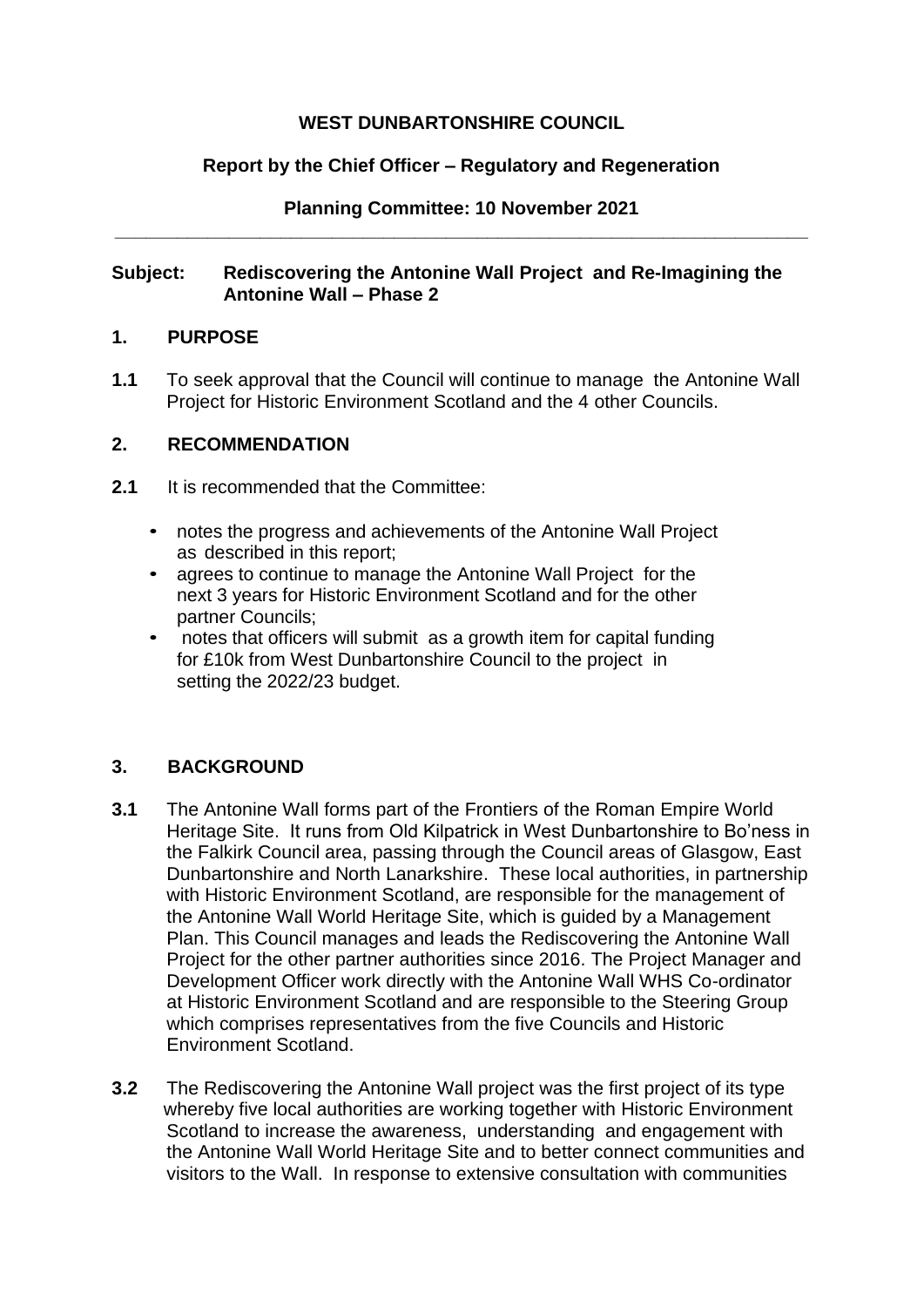and stakeholders and to create both community and visitor benefits the following project elements have been achieved to date:

- Installation of five replica Roman distance stones which includes two large Roman head sculptures which has included a skills development partnership with City of Glasgow College;
- Creation of four Roman themed play facilities with the fifth one due to complete in 2022;
- A series of community led engagement projects including murals with young people, Roman themed gardens, Antonine Wall trishaws, community-led sculpture projects and a refugee and asylum seeker project;
- Reshooting of 1960's film charting the route of the Wall to include interviews with communities;
- Creation of 21<sup>st</sup> century Legion volunteer workforce;
- A touring exhibition, launched at Perth Museum and Art Gallery and due to tour to other venues from 2022;
- Creation of curriculum linked educational resources.
- **3.3** The project has been immensely successful in raising the profile of the Wall due to the creation of new and interesting attractions in areas that were harder to understand and appreciate and had little interpretive content to attract visitors other than those with a particular interest in Roman heritage. The sculptures, distance stones and playparks in particular are helping less traditional audiences to actively engage with, explore and understand the heritage of the Wall and the Roman occupation of Scotland. Academic rigour and multi layered interpretative content has not been sacrificed and the project has received several accolades for its outreach and interpretation approach. This collaborative project has also been recognised on an international level: it received the Honourable Mention for the European Archaeological Heritage Prize 2021 and has been shortlisted as a finalist for an Association for Heritage Interpretation award for the sculpture and distance stone at Nethercroy. In addition, it was the only UK project selected as an example of Best Practice by the Eurocities Cultural Heritage in Action programme (hosting virtual Peer Review visits in April 2021) and was recently presented on an international stage for Europe Nostra, the leading citizens' movement to protect and celebrate Europe's cultural and natural heritage. It has featured in a European Association of Archaeologists conference keynote presentation (2020) and papers in major international academic journals. The project manager, together with the Antonine Wall coordinator, have presented the project to numerous audiences, including the annual St Andrew's Day meeting of the Society of Antiquaries of Scotland (2020).
- **3.4** Significant collaboration and partnership have been created during the time of the Project with key sectoral organisations such as Hunterian Museum, University of Glasgow, City of Glasgow College, Forestry and Land Scotland and Scottish Canals. Most have expressed a desire to continue to collaborate beyond the individual projects as they recognise that the Antonine Wall is a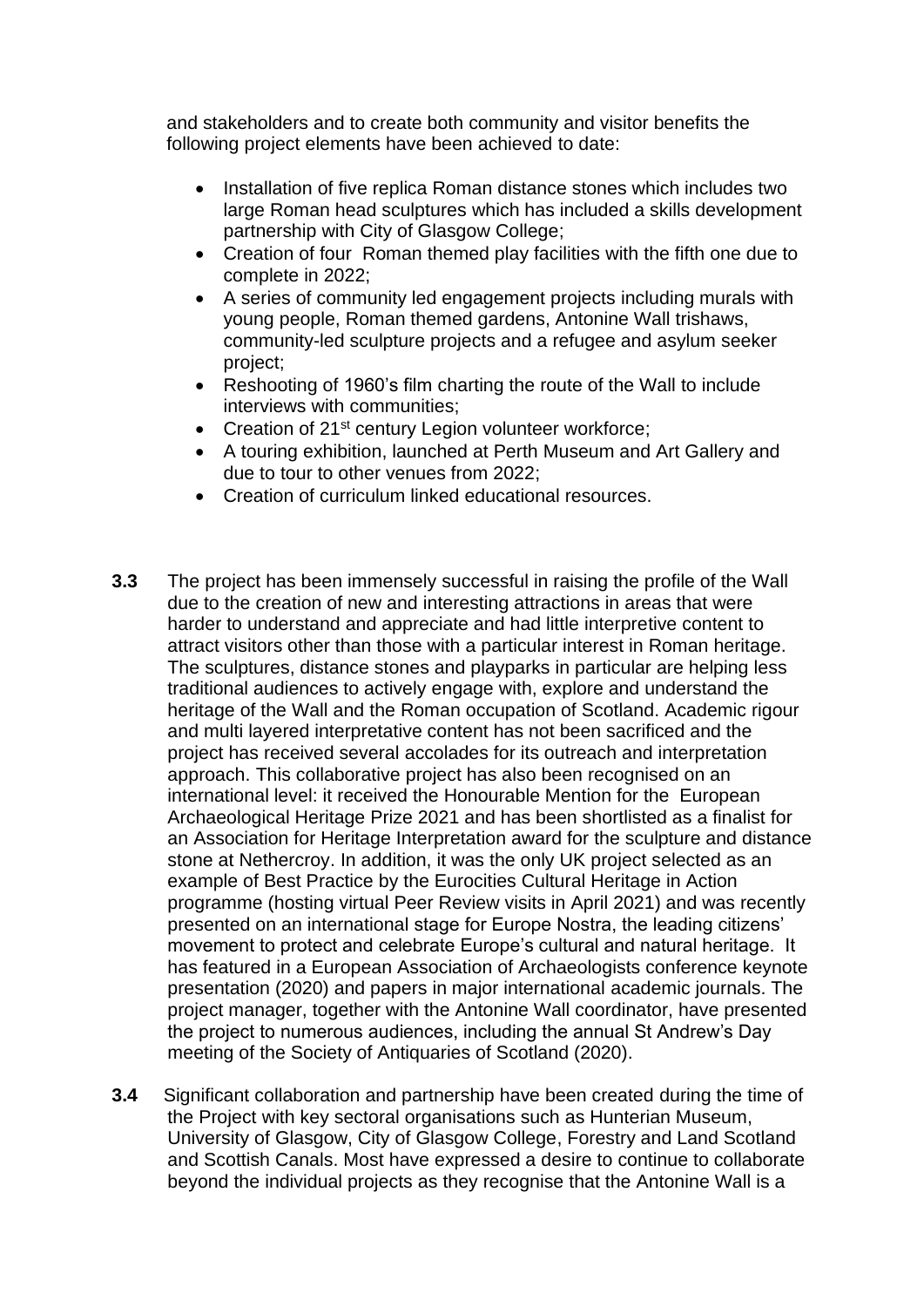valuable joint asset with mutual benefits. The bulk of the funding for the Project has been through the National Lottery Heritage Fund (£1.08m) with additional funding provided by the five Councils, Historic Environment Scotland and Leader.

The project recently was granted a one year extension from the original end date of October 2021 to October 2022 by the National Lottery Heritage Fund due to the impact of Covid which will allow delayed community projects such as the murals, comic books, creative writing, theatre and refugee work to be completed. The Rediscovering Antonine Wall Project is presently being evaluated by external consultants and this will feed into the emerging business plan for Stage 2 of Antonine Wall Project.

### **4 MAIN ISSUES**

**4.1** Given the success of the Rediscovering the Antonine Wall Project and responding to newly identified community priorities which have emerged over the life of the Project, the focus is now on meeting wider sustainable development goals, making the Wall more accessible along its full length and growing the visitor offer. There is a real potential to use the wall as a catalyst for regeneration and sustainable economic development and this would support the objectives of the National Planning Framework 4, a spatial plan for Scotland to 2050, and the Sustainable Development Goals for UNESCO especially around health and wellbeing and green tourism. The Silvanus sculpture at Nethercroy is a good example whereby previously the area was used by local residents for leisure activities and dog walking and with the introduction of the sculpture it has created a destination for walkers and cyclists and a visitor attraction.

### Re-imagining of Antonine Wall

- **4.2** The Steering Group comprises of Historic Environment Scotland and the 5 Local Authorities. Four of the Local Authorities and Historic Environment Scotland have agreed in principle to continue to support and fund the Antonine Wall Project. One Local Authority from the Steering Group still is considering their position. It is proposed that the Project would continue to be managed by West Dunbartonshire Council with staff working directly with the Antonine Wall WHS Co-ordinator at Historic Environment Scotland and being responsible to the Steering Group. It is suggested that the initial project elements of Phase 2 will focus on the following:
	- Regeneration: improved spaces for communities and visitors along the Wall, improving existing assets in each local authority.
	- Reinterpretation: improved visitor offers at key locations.
	- Access: improved signage, walking routes and more sustainable options.
	- Commercial opportunities: using the Antonine Wall brand to begin to generate income to support future work.
	- Skills Development: Develop opportunities for apprenticeships, internships and engagement.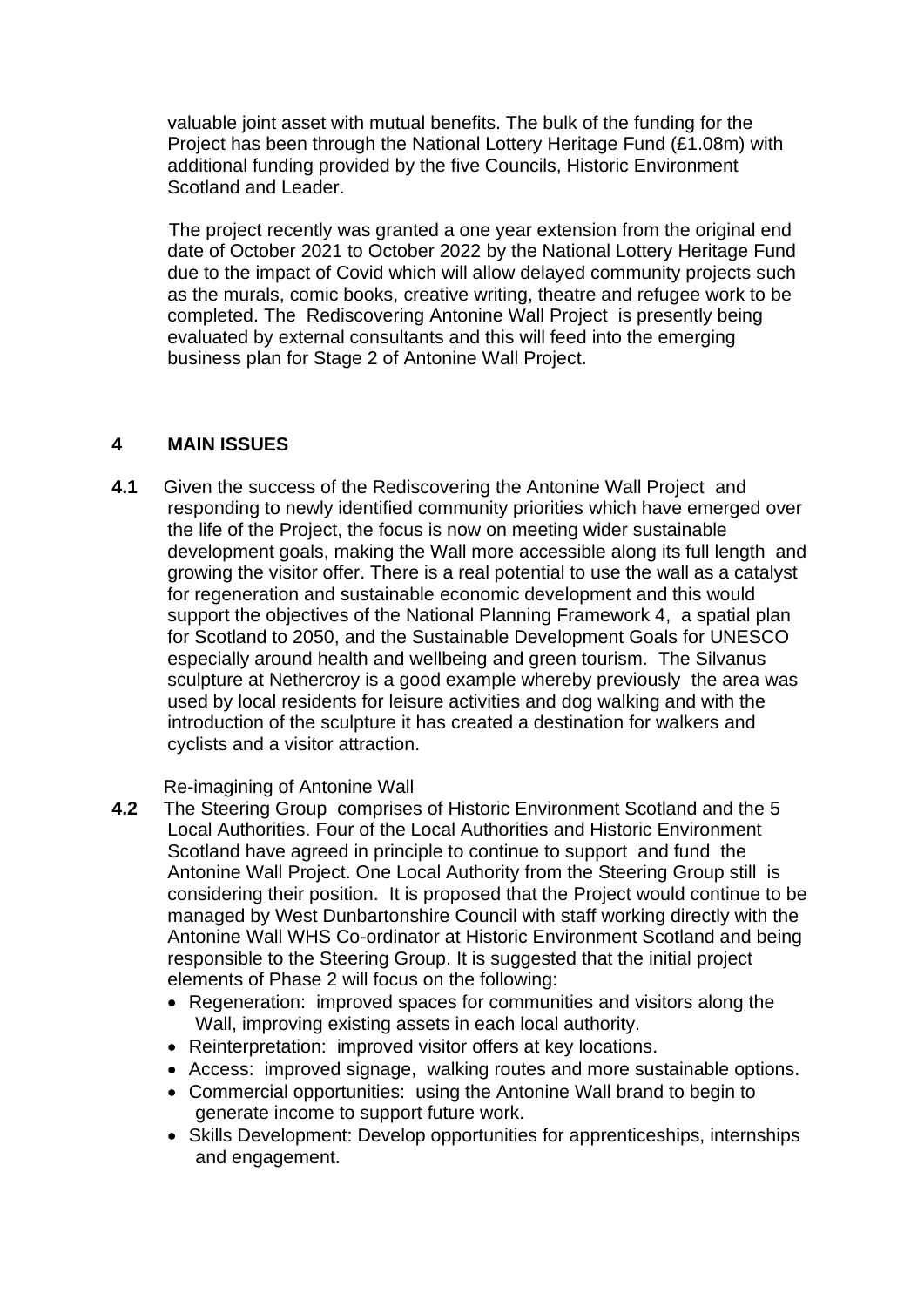Initial discussions with the National Lottery Heritage Fund have indicated that they would be supportive of the rollout of some elements of the existing project that have acted as pilot projects, for example the Roman head sculptures which could be replicated elsewhere and in the skills development partnership with City of Glasgow College which could be rolled out to other further education providers along the Wall.

**4.3** The second phase of the Project supports opportunities to look at existing. successful assets held by Partner/ key stakeholder organisations where small scale investment such as an exhibition space or improved facilities (toilets/café) would expanded the offer for visitors. More significant and transformational proposals of this second phase include looking at properties currently on the Buildings at Risk Register and focusing on targeted development for the 5 Council areas. One such property in West Dunbartonshire likely to be suitable is "B" listed Dunglass Castle and Henry Bell Obelisk Monument sited on the Exxon site which is in close proximity to the Antonine Wall. The Project would seek funding sources for the restoration of Dunglass Castle and future viable uses

# **5. PEOPLE IMPLICATIONS**

**5.1** The Project currently employs a Project Manager, a Development Officer and graduate Education officer. All are on temporary contracts to December 2022. It is intended that if the Project is continued that the contract of the Project Manager is renewed in line with the duration of the Re-imagining of the Antonine Wall Project.

# **6. FINANCIAL IMPLICATIONS**

.

- **6.1** It is proposed that the Project should continue after the current funding period ceases in 2022. A contribution of £10,000 is secured through the Planning and Building Standards revenue budget. Officers will submit a contribution of £10,000 capital per year for the next 3 years as a growth item for Members consideration in setting the 2022/23 budget.
- **6.2** Over the three years of the project to date, the return on investment for West Dunbartonshire contributing £10,000 revenue/ £10,000 capital per year (£60,000 in total) and being able to access external funding through the Antonine Project has included a new playpark at Goldenhill Park costing c. £114,000 and a replica distance stone costing c. £53,000 so far. By the end of the current project the total will be c. £185,000 capital. In addition, there has been revenue spend, raising awareness of the Wall and community work as well as the Project being nominated for and won awards. The next stage of the Antonine Wall could see a predicted greater return in capital terms.

### **7. RISK ANALYSIS**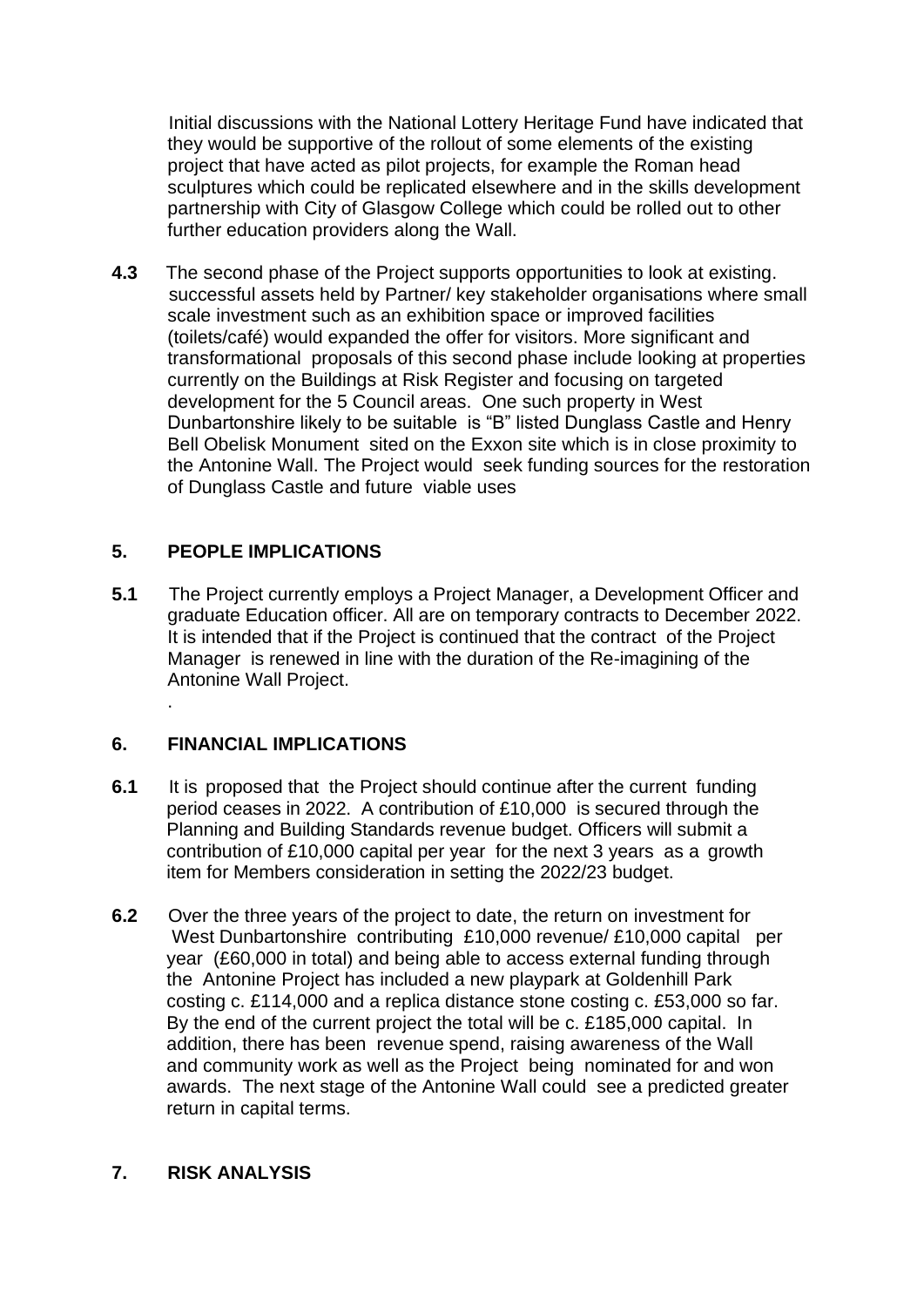**7.1** There are risks associated with this Council undertaking the lead applicant and accountable body role. These risks and mitigation have been identified in a project risk register for the project delivery phase and fully assessed. If approval is not given by the Committee, the project will not proceed, the considerable work achieved to date by all partners may be lost and the momentum built up within the communities along the Wall and at a national level for the World Heritage Site will disappear. There will also be reputational damage to this Council as lead applicant for the overall project.

# **8. EQUALITIES IMPACT ASESSMENT (EIA)**

**8.1** An equalities impact assessment screening will be required as part of stage 2 of Re-imagining of Antonine Wall.

### **9. STRATEGIC ENVIRONMENTAL ASSESSMENT**

**9.1** The proposed project is not considered to have significant environmental impacts requiring a Strategic Environmental Assessment.

#### **10. CONSULTATION**

**10.1** Historic Environment Scotland and the 4 other local authorities who form part of the Steering Group have been consulted on Re-imagining of the Antonine Wall Project.

### **11. STRATEGIC ASSESSMENT**

**11.1** The Antonine Wall National Heritage Lottery Fund projects are considered to align with the strategic priority of improving the wellbeing of communities.

#### **Peter Hessett Chief Officer - Regulatory and Regeneration Date: 10th November 2021**

| <b>Person to Contact:</b> | Pamela Clifford, Planning, Building Standards and<br>Environmental Health Manager<br>Email: Pamela.Clifford@west-dunbarton.gov.uk |
|---------------------------|-----------------------------------------------------------------------------------------------------------------------------------|
| <b>Appendices:</b>        | <b>None</b>                                                                                                                       |
| <b>Background Papers:</b> | Antonine Wall website – antoninewall.org                                                                                          |

\_\_\_\_\_\_\_\_\_\_\_\_\_\_\_\_\_\_\_\_\_\_\_\_\_\_\_\_\_\_\_\_\_\_\_\_\_\_\_\_\_\_\_\_\_\_\_\_\_\_\_\_\_\_\_\_\_\_\_\_\_\_\_\_\_\_\_